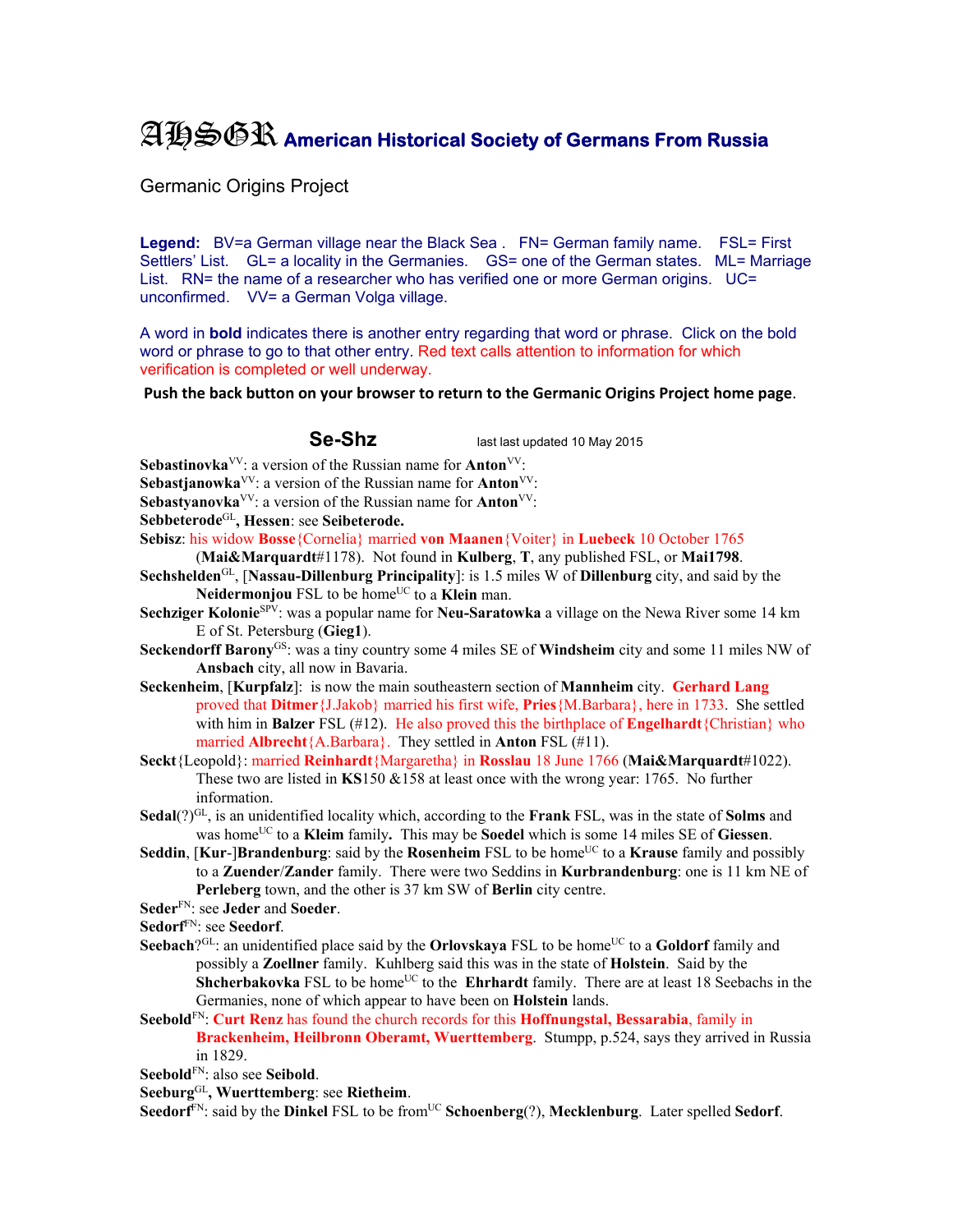**Seedorf**<sup>GL</sup>: an unidentified place said by the **Neidermonjou** FSL to be home<sup>UC</sup> to a **Blum**{J.Georg} family. There are at least 20 Seedorfs in the Germanies.

**Seedorf**GL: also see **Ziedor**.

**Seeger** & **Seger** interfiled here:

**Seeger**FN: said by **KS**:443 to have gone from **Erbstetten**, **Marbach** [**Amt**], **Wuerttemberg** to **Glueckstal**. This origin was proven by the **GCRA** using FHL 1,195,516; see their book for details.

**Seeger**FN: arrived in South Russia in 1819; later settled in **Gueldendorf, Odessa**; family records found by **Curt Renz** in **Effringen, Nagold Oberamt, Wuerttemberg**.

**Seger**{G.Christian}: with wife {A.Maria} and 2 children he arrived in **Russia** 19 July 1766 (**Kulberg**2687). No further information.

**Seeger**{Agatha}: from **Affellerbach** married **Ramig**{J.Christoph} in **Buedingen** 22 May 1766 (**Mai&Marquardt**#660). No further information.

**Seehause/Seehausen**{A.Christiana}: married **Schmied**{ J.Georg/Georg } in **Rosslau** 30 April 1766 (**Mai&Marquardt**#955 & **KS**75 & 92) which has wrong year: 1775). They may have been the **Schmidt** couple who later in 1766 left **Oranienbaum** for the **Volga**, {J.Georg} unfortunately died en route (**T**3292-3294). Not found in any later source.

**Seeheim**?<sup>GL</sup>: an unidentified place said by the **Paulskaya** FSL to be home<sup>UC</sup> to a **Wiltheis** family. This probably was the same place as the following entry.

**Seeheim**?, [**Hessen**-]**Darmstadt** [**Landgraviate**]: nka said Seeheim-Jugenheim, some 7 miles S of **Darmstadt** city said by the **Warenburg** FSL to be home<sup>UC</sup> to a **Kister** family.

**Seelbach**, **Nassau**[-**Weilburg Principality**]: is 8.5 km SSW of **Weilburg** city and was said by the Warenburg FSL to be home<sup>UC</sup> to Geiter and Jung {PhilippG.} familes and perhaps the Instedt orphans.

- **Seelenberg**, [**Waldbott Barony**]: is 11 miles SE of **Bad Camberg** and was said by the **Shcherbakovka** FSL to be home<sup>UC</sup> to the **Stoppel** family. There is one other Seelenberg.
- **Seelmann**<sup>FN</sup>: said by the **Hoelzel** FSL to be from<sup>UC</sup> **Neustadt**, **Bamberg** [Bishopric]. May have been spelled **Solmer** in 1792 (**Mai1798**:Mv943?) as well as Seelmann (Bn34).
- **Seelman**<sup>FN</sup>: said by the **Seelmann** FSL to be from<sup>UC</sup> **Gemuenden. Wuerzburg [Bishopric**]. For 1798 see **Mai1798**:Sm43.

**Seelmann**VV (aka **Rovnoye** and **Rownoje**) is a Catholic village founded in 1767 on the eastern side of the Volga River. Its FSL is published in Pleve, Einwanderung …, vol.IV, pp. 149-165. According to this, the first settlers were from the following places with the family names shown here in parens. Verified information is in red. The number with the name is their household number in the FSL: from **Bamberg** [**Bishopric**]: (**Homes**88);

from **Biebereau**, [**Hessen**-]**Darmstadt** [**Landgraviate**]: (**Hartmann**12 and perhaps **Strack**12a); from **Birk**: (**Meier**63);

from **Branik**?, (**Boehmen**?): (**Obisker**57);

from **Bretzfeld**, **Bamberg** [sic?]: (**Tanndoerfer**36);

from **Buch**, **Schwaben**: (**Gretschmann**49);

from **Buedesheim**?, **Kurpfalz**: (**Combat**43);

from **Darstadt**, **Wuerzburg** [**Bishopric**]: (**Breder**45);

from **Dasbach Ritterschaft**: (**Kieffer**16);

from **Eckstedt**, [**Kurmainz**?]: (**Schneider**74, **Standacher**/**Staudaker**72);

from **Edel**?, **Schwaben**: (**Semerefi**48);

from **Elzach**, **Schwarzwald**: (**Vogelbach**9);

from **Enheim**, **Bamberg** [**Bishopric**][sic?]: (**Langhaas**18);

from **Epsong**?, **Schwaben**: (**Schoenheiter**/**Schelheiter**37);

from **Erfurt**, [**Kurmainz**?]: (**Gries**69);

from **Eschenbach**: (**Kletterer**84);

from **Gat**?: **Hemmel**78);

from **Gauerstadt**, **Bamberg** [**Bishopric**]: (**Schaefer**53);

from **Gebwing**?, **Wuerzburg** [**Bishopric**]: (**Klein**31);

from **Gemuenden**, **Wuerzburg** [**Bishopric**]: (**Baldaf**/**Baltauf**7, **Hoefner**/**Hoeppner**13,

**Seelman**1, **Siegler**8);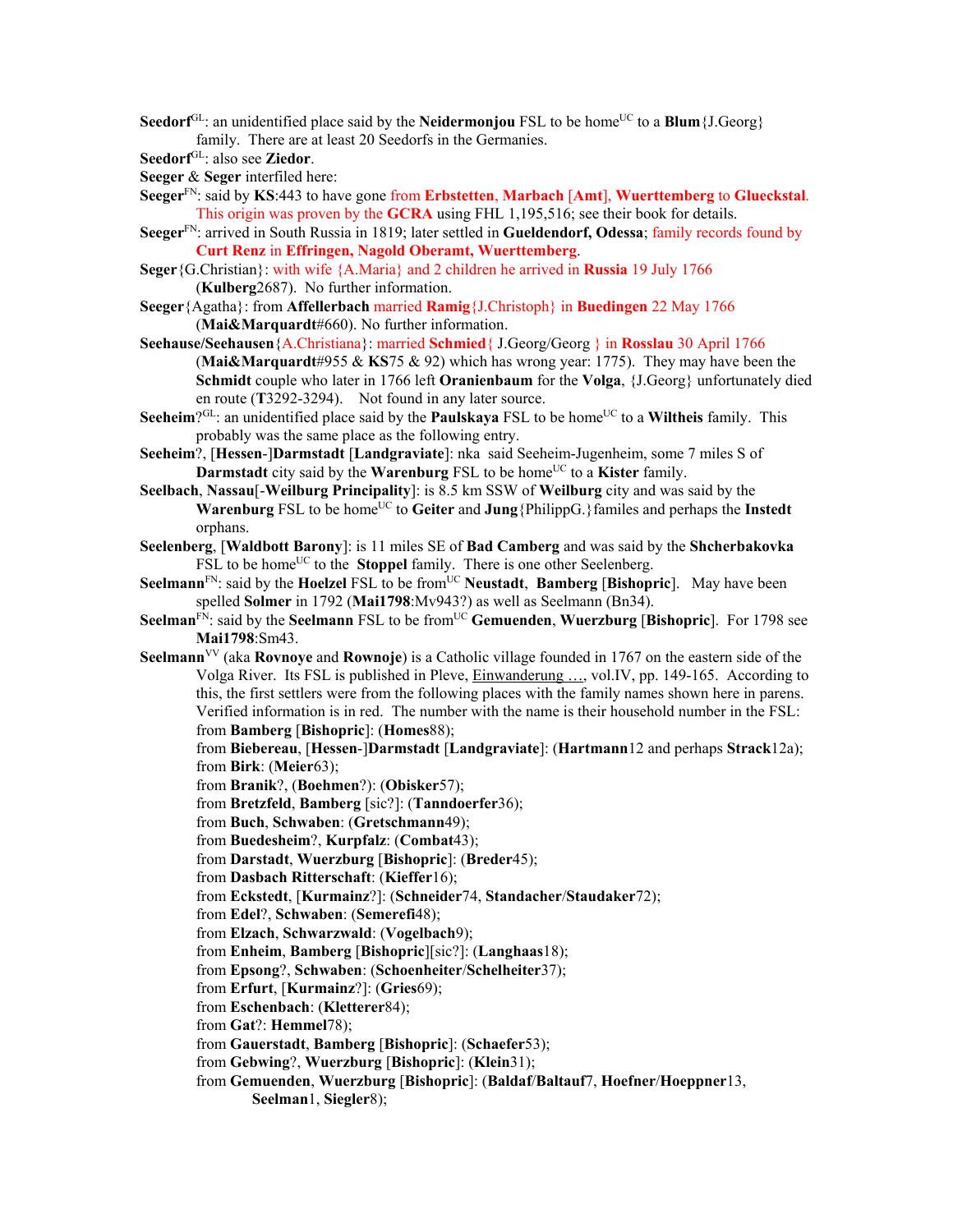from **Gen**?, **Boehmen**: (**Reinhardt**41 and perhaps **Mensing**{Magdalena}42a); from **Gisert**?, [**Kur**-]**Brandenburg**: (**Brenzler**14); from **Giterwike**?, **Birk**: (**Rundau**{Lorenz}64); from **Goetzendorf**?, **Bamberg** [**Bishopric**]: (**Bickel**60 and perhaps **Specht**60a); from **Gradisce**, **Slowenien**: (**Stankowic**/**Stankovich**29); from **Graevenstein**?, **Kurpfalz**: (**Berger**44); from **Hecken**, **Kurmainz**[sic?]: (**Kolkepp**15); from **Hefebach**?, [**Kur**-]**Trier**: (**Diel**/**Thiel**27); from **Hoefen**, **Bamberg** [**Bishopric**]: (**Erb**40); from **Hoffen**, **Kurmainz**: (**Gaertner**71); from **Ingolstadt**, [**Kurbayern**?]: (**Mueller**{Michael}66); from **Kanswehr**?, **Elsass**: (**Zimmermann**{Johannes}25, {Matthias}77, {Michael}24 and possibly **Zaner**?24a); from **Kappeln**: (**Jung**73); from **Kelesheim**?, **Kurmainz**: (**Walter**4 and possibly **Mensing**/**Mening**/**Messing**{Anton}4a); from **Kissingen**?, **Wuerzburg** [**Bishopric**]: (**Buschau**55); from **Koenigsberg**: (**Milter**58); from **Koerich**?, **Luxemburg** [**Duchy**]: (**Weber**{Heinrich}22, {Johannes}23); from **Kronach**, **Bamberg** [**Bishopric**]: (**Schmidt**{Lorenz}59); from **Lacorom**?, **Elsass**: (**Daechler/Tegler**51); from **Landau**, **Elsass**: (**Wolffanger**{Jacob}50; from **Landshut**, [**Kurbayern**?]: (**Beuschinger**20); from **Laudenberg**, [**Kurmainz**?]: (**Rittenheer**61); from **Leneberg**?, **Kurpfalz**: (**Stolz**26); from **Linz**, **Oesterreich**: (**Hassler**46); from **Magdeburg** [**Duchy**]: (**Altfoerst**90); from **Manderscheid**, [**Kur**-]**Trier**: (**Heim**68); from **Mehmels**, **Kurmainz**[sic?]: (**Hammer**46); from **Meimbressen**?, **Kurmainz**[sic?]: (**Freitag**/**Freitas**?6); from **Merzig**, [**Kur**-]**Trier**: (**Bies**70); from **Neuschloss**, **Boehmen**: (**Richter**54); from **Neustadt**, **Kurpfalz**: (**Brehne**52 and possibly **Strack**52a); from **Ottendorf**, **Boehmen**: (**Tretler**28); from **Pekach**?, **Wuerzburg** [**Bishopric**]: (**Hoffmann**30); from **Rabelsdorf**?, **Bamberg** [**Bishopric**][sic?]: (**Schellhorn**21); from **Rattershausen**, **Wuerzburg** [**Bishopric**]: (**Brenner**3); from **Reuth**, **Bamberg** [**Bishopric**]: (**Kreis**76, **Scherr**86); from **Reuthlingen** [**Imperial City**]: (**Bemler**81, **Mueller**{Margaretha}80); from **Reuthlingen**, **Schwaben**[sic?]: (**Krenzinger**65); from **Rorschach**, **Schweiz**: (**Bischof**35); from **Saint-Julien-de** …?, **Dauphin**?: (**Lateau**42); from **Schoenau**, **Savoyen Hertzogtum**: (**Boehm**/**Behm**38); from **Siersburg**?, [**Kur**-]**Trier**[sic?]: (**Straat**33); from **Soda**: (**Schreiner**39); from **Sohren**, **Kurpfalz**[sic?]: (**Grissel**82); from **Speyer**, [**Kur**-]**Pfalz**[sic]: (**Zoeger**11); from **Steinfeld**, **Elsass**[sic?]: (**Kurmann**67); from **Steinsdorf**, **Bamberg** [**Bishopric**]: (**Heindel**/**Geidel**/**Heide**l79); from **Stuttgart**, **Wuerttemberg** [**Duchy**]: (**Wolffanger**{M.Kathatina}87); from **Sulzdorf**, **Wuerzburg** [**Bishopric**]: (**Fasching**2); from **Ton**?, **Kurpfalz**: (**Eberlein**62); from **Triberg**, **Schwarzwald**: (**Kern**34); from **Triest**: (**Kielwein**85); from **unknown**: (**Keiler**5, **Mueller**{Adam}75);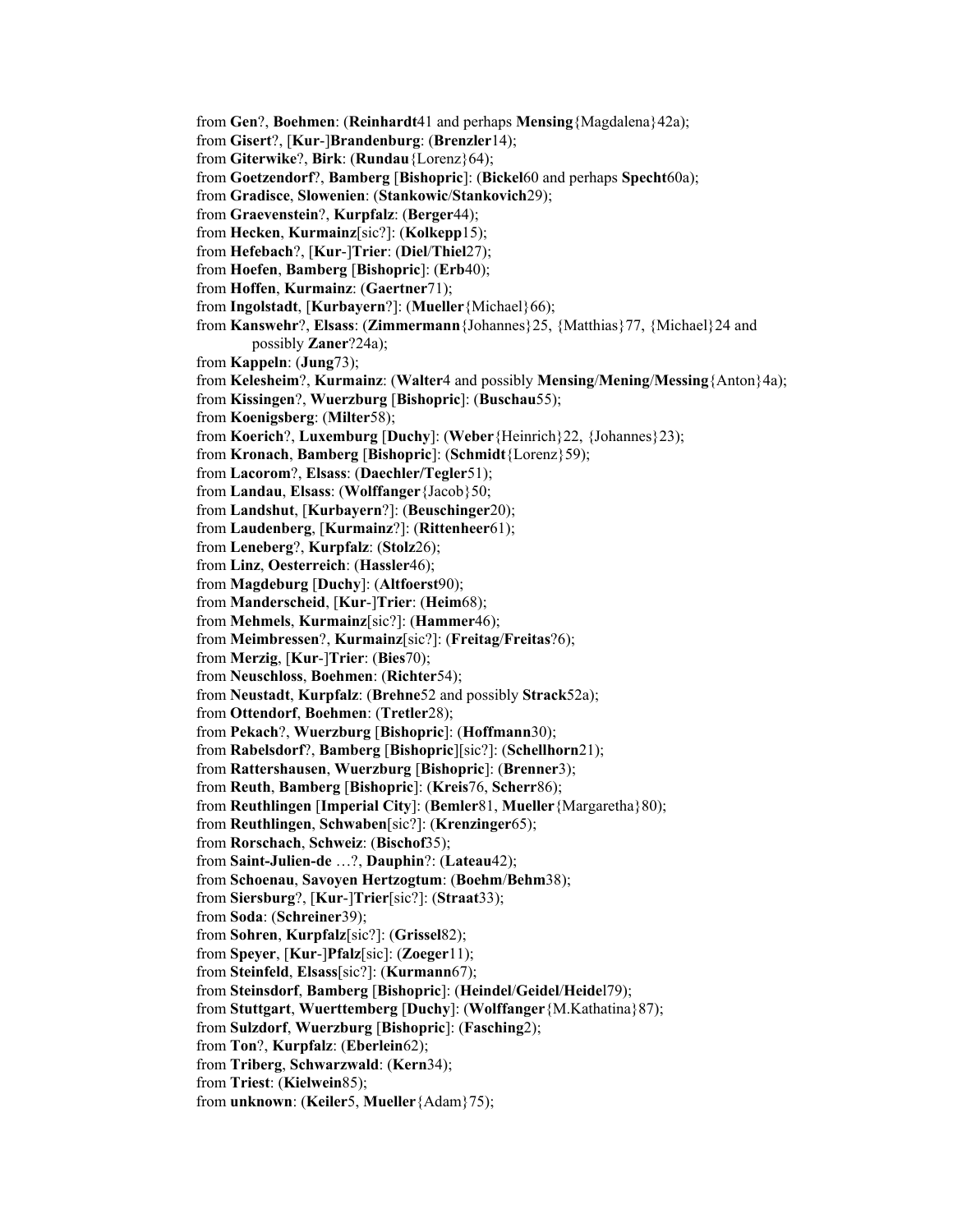from **Waldenhausen**, **Wuerzburg** [**Bishopric**]: (**Oswald**19);

from **Wallerfangen**, **Lothringen**: (**Masuri**/**Ma\_uril**56);

from **Waltenheim**, **Lothringen**[sic?]: (**Bausert**/**Bauser**89);

from **Wiersdorf**?, **Kurmainz**[sic?]: (**Pfeifer**32);

from **Zell**: (**Krug**10 and perhaps **Schmidt**{J.Jacob}10a);

from **Znaim**: (**Dalfuss**17);

from **Zueschen**, **Hessen-Kassel** [**Landgraviate**]: (**Rundau**{Johann}83).

- **Seelow**, **Preussen**: is 67 km E of **Berlin** city centre and was said by the **Rosenheim** FSL to be home<sup>UC</sup> to frau **Kremel**.
- **Seengen**GL, **Aargau** [**Kanton**], **Switzerland**: is some 16 miles WSW of **Zuerich** and was proven by **GCRA** to be home to the **Sandmeier** family that went to **Glueckstal**. See the **GCRA** book for more details.

**Seester** GL, **Schleswig-Holstein**: see **Sester.** 

**Seewald/Sewald**FN: said by the **Seewald** FSL to be fromUC **Dirmstein, Worms**.

- **Seewald**<sup>VV</sup> (aka **Sewald and Zerkhovye)** is a Catholic village on the eastern side of the Volga River. Its FSL was first published in Pleve, The German Colonies ..., pp.321-328. According to that, the first settlers were from the following places with the family names shown here in parens: from **Alsace**: (**Schmidt**);
	- from **Bernkastel, Trier:** (**Pful/Puhl**);

from **Bierstadt, Mainz:** (**Treitz**/**Dreitz**);

from **Bruschied, Trier:** (**Altmeier**);

from **Dannstadt, Pfalz:** (**Steinbach**);

from **Dirmstein, Worms**: (**Ingetron/Ingethron, Keller, Seewald/Sewald, Seitz**);

from **Flech, Worms:** (**Andes/Anthes**);

from **Frankenthal, Pfalz:** (**Thaut**);

from **Geisenstam, Alzey**: (**Kaiser**);

from **Gerfet/Herrfet?, Wuerzburg:** (**Schell**);

from **Grossheim, Mainz:** (**Nungesser**);

from **Gundersweiler, Pfalz:** (**Meyer**);

from **Hamm, Pfalz**: (**Zenter**);

from **Hofheim, Worms**: (**Sauer, Schwab**); from **Holzkirchen, Wuerburg:** (**Krentzer**);

from **Kamberg, Mainz:** (**Dietzel**);

from **Kusel, Zweibruechen:** (**Hiltenberger/Hildenberger**);

from **Lampertheim, Worms:** (**Berg**);

from **Leistadt, Leiningen:** (**Driess**);

from **Lorch, Mainz:** (**Reser/Roesser, Wendel**);

from **Louis, Saar, France:** (**Scherer**);

from **Mainz:** (**Millek/Milek**);

from **Mannheim, Pfalz:** (**Didion, Ostertag**);

from **Mittlestadt, Pfalz:** (**Mintz**);

from **Moorlautern, Pfalz:** (**Miltenberger/Mildenberger**);

from **Morbach/Mohrbach?, Trier:** (**Schneider**);

from **Neustadt, Pfalz**: (**Kraemer**);

from **Nirstein, Pfalz**: (**Seib**);

from **Pischeldorf, Pfalz**: (**Hartmann, Wolfgang**);

from **Platten, Trier:** (**Tikhin?**);

from **Roth, Speyer:** (**Weiss**);

from **Schwalbach, Nassau:** (**Kraemer,** maybe **Hergenraeder**);

from **Schmitthausen, Zweibruechen:** (**Kilb/Kuelpe**);

from **Stambach, Zweibruechen**: (**Artzer, Brungard**).

**Seewis-im-Praetigau**GL, **Graubuenden Kanton**, **Schweis**: is some 57 miles SE of **Zuerich** city, and was proven by **GCRA** to be home to the **Lotner/Ladner** man and to the **Davaz** woman who was frau **Lotner**, who went to **Glueckstal**. See the **GCRA** book for more details.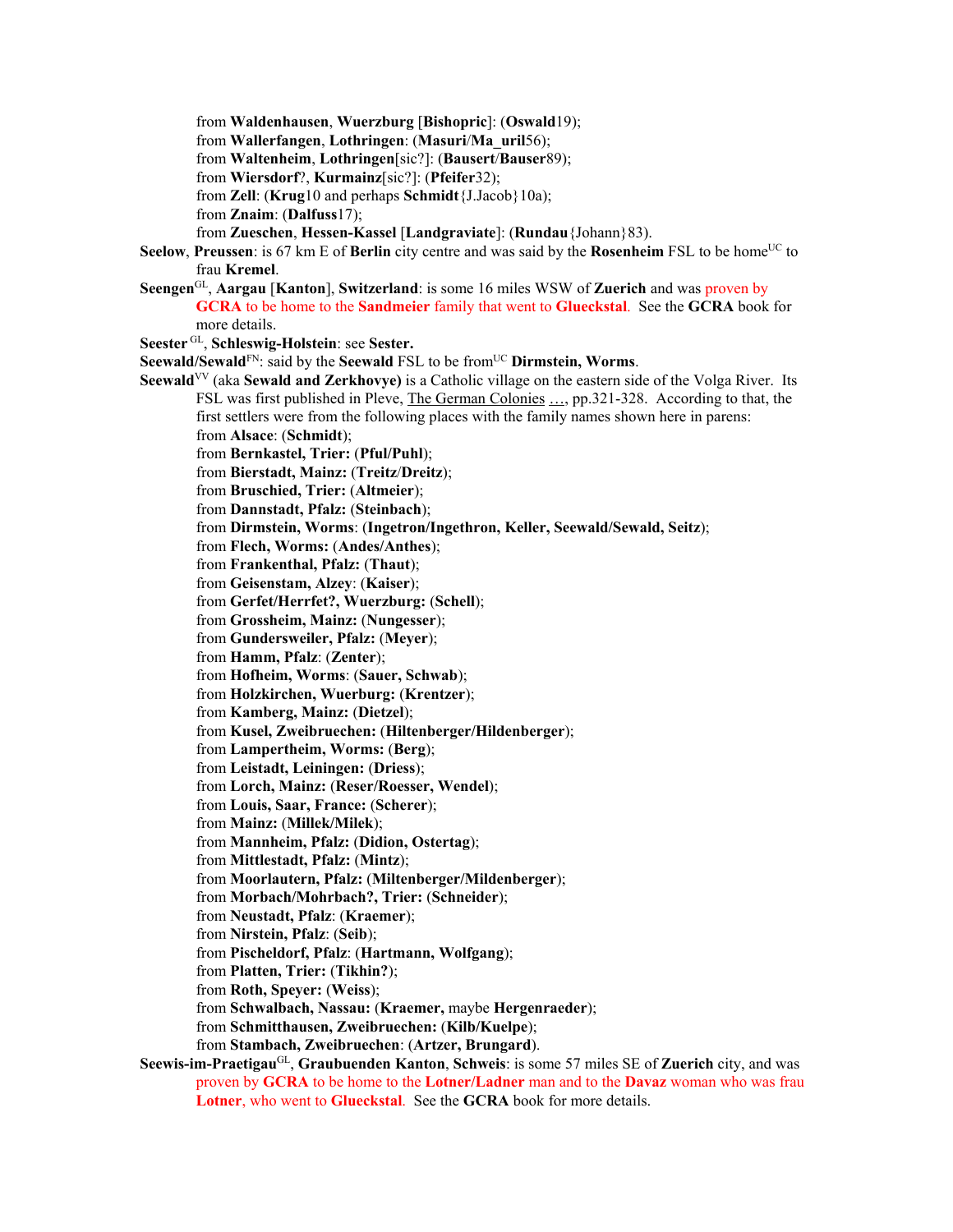- **Segeberg**<sup>GL</sup>: an unidentified place said by the **Bettinger** FSL to be home<sup>UC</sup> to a **Tenne** family. There is a Bad Segeberg, some 14 miles WNW of **Luebeck** city.
- **Segeberg**<sup>GL</sup>, **Daenemark**[sic]: said by the **Kratzke** FSL to be home<sup>UC</sup> to a **Naft** family. This surely must be the next entry.
- **Segeberg**?, **Holstein** [**Condominimum**]: nka Bad Segeberg 23 km WNW of **Luebeck** city and was said by the **Schaefer** FSL to be home<sup>UC</sup> to the **Hildebrant** family.
- **Seger**: filed among the **Seeger**.
- **Segitsch**, **Hungary**: aka **Sekitsch**.
- **Seher**FN: arrived in South Russia in 1820; later settled in **Gueldendorf, Odessa**; family records found by **Curt Renz** in **Vaihingen, Stuttgart Oberamt, Wuerttemberg**.
- **Seher**FN: said by the **Warenburg** FSL to be a **Hieronymus** stepson in the household. He may have been known as a **Hieronymus** in 1798 (**Mai1798**:Wr27).
- **Sehl/Sell**<sup>FN</sup>: said by the **Belowescher Kolonien** FSL to be from<sup>UC</sup> **Nassau** (no locality mentioned).
- **Seib**FN: said by the 1798 Dietel census to be the maiden name of frau **Tautfest** (**Mai1798**:Dt5).
- **Seib**<sup>FN</sup>: said by the **Kraft** FSL to be from<sup>UC</sup> **Bitersan**(?), **Friedberg**.
- **Seib**<sup>FN</sup>: said by the **Kukkus** FSL to be from<sup>UC</sup> **Ettringen, Braunfels**.
- Seib<sup>FN</sup>: said by the **Seewald** FSL to be from<sup>UC</sup> **Nirstein, Pfalz**.
- **Seib**FN: also see **Seibel**.
- **Seibel**<sup>FN</sup>: said by the **Belowescher Kolonien** FSL to be from<sup>UC</sup> **Isenburg** (no locality mentioned). One of these two **Seipels** men, according to the **Buedingen** ML married in 1766 a **Kreutzer** woman.
- **Seibel**<sup>FN</sup>: said by the **Bettinger** FSL to be from<sup>UC</sup> Gerthausen. For 1798 see Mai1798:Bt23 and Bb7.
- **Seibel**<sup>FN</sup>: said by the Stumpp supplement to the **Dietel** FSL to be from<sup>UC</sup> [**Kur-**]**pfalz** (no locality indicated)**.** Spelled **Seip** and **Seib** in 1798 when the wife's maiden name was given as **Dietrich** (**Mai1798**:Dt67, 22).
- Seibel<sup>FN</sup>: said by the Grimm FSL to be from<sup>UC</sup> Friedberg (no locality mentioned). Brent Mai guesses this is in **Hessen**.
- **Seibel**FN: said by the **Koehler** FSL to be the maiden name of frau **Imhof**.
- **Seibel**<sup>FN</sup>: said by the **Neidermonjou** FSL to be from<sup>UC</sup> **Stahlberg**.
- **Seibel**FN{Johannes}: the first transcription of the **Stahl-am-Karaman** FSL(#45) gave his family name as **Zeifel** and said he was from<sup>UC</sup> Gening. The Pleve version said he was from<sup>UC</sup> Dienheim.
- Seibel<sup>FN</sup>: this family name was found recorded in Schotten parish records for many years prior to 1767 and in in **Herborn** marriage records 1762-1767; see **Flegel** trip.
- **Seibel**FN: also see **Seifeld** and **Seipel**.
- Seiben<sup>GL</sup>: an unidentified place said by the **Boaro** FSL to be home<sup>UC</sup> to a **Reichert** family.
- **Seibert**<sup>FN</sup>: said by the **Boregard** FSL to be from<sup>UC</sup> **Bourgogne**.
- **Seibert**FN: listed in the **Doenhof** FSL without origin.
- Seibert {Hermann}<sup>FN</sup>: said by the **Ernestinendorf** FSL to be from<sup>UC</sup> **Hamburg** [Imperial City], no locality mentioned).
- **Seibert**<sup>FN</sup>: said by the **Katharinenstadt** FSL to be from<sup>UC</sup> **Dunkelspuehl**, **Schwaben**. Later spelled **Seifert**.
- **Seibert**<sup>FN</sup>: of **Dunkelspuehl**, his wife is said by the **Katharinenstadt** FSL to be from<sup>UC</sup> **Vollingen**, [**Kur**-]**Braunschweig**.
- **Seibert**FN: said by the 1798 **Warenburg** census to be the maiden name of frau **Eisner** (**Mai1798**:Wr11). Said by the **Warenburg** colony Seibert family chart to be fromUC **Winkeim**, **Franken**.
- **Seibert**{Christoph}<sup>FN</sup>: said by the **Warenburg** FSL to be from<sup>UC</sup> **Wintersheim**. For 1798 see **Mai1798**:Wr63 and maybe 3?
- **Seibert**{Martin}<sup>FN</sup>: said by the **Warenburg** FSL to be from<sup>UC</sup> **Windheim**?, **Franken**. For 1793 and 1798 see **Mai1798**:Mv2992,Dn32,Wr80,10 and possibly 3?
- **Seibert**{Conrad}: he was said by Recruiter Beauregard's list to have been a step-son in the household of the **Degner**{A.Maria}. Not found in any FSL and I could not find them or any likely descendant associated with any **Volga** colony.
- **Seibert**FN: this family name was found recorded in **Schotten** parish records for many generations prior to 1767; see **Flegel** trip.
- **Seibert**FN: also see **Siefert**.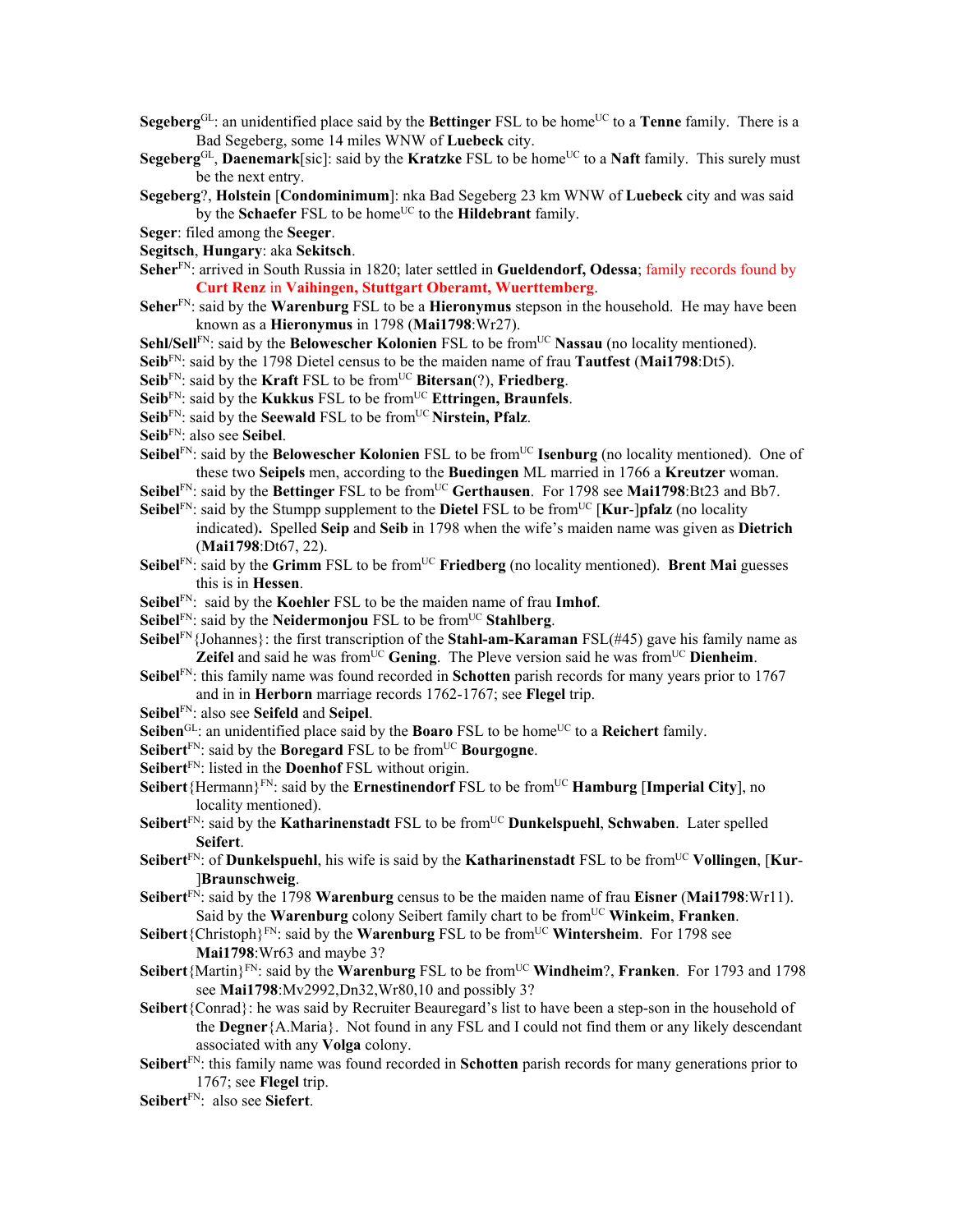- **Seiberterode**GL: is now Ober Seibertenrod 12 km W of Geissen city and said by the **Buedingen** ML to be home<sup>UC</sup> to a **Flach** woman who married **Schneidmueller**{J.Peter} in 1766; later the couple went to **Jagodnaja Poljana** (**Mai&Marquardt**#727).
- **Seibold**FN: listed by both the 1816 **Kassel** census (#78, 108) and **KS**:444 without origin. Using **FHL**#1,184,753 the **GCRA** proved origin in **Frauenzimmern**, **Heilbronn** [**Amt**],
	- **Wuerttemberg**. See their book for more. Also spelled **Seebold**.

**Seibold**FN: see also **Seibolt** and **Seybolt**.

- **Seibolin**<sup>FN</sup>: said by the **Leitsinger** FSL to be from<sup>UC</sup> **Oberhoechstadt**, **Kurmainz**. I could not find this family in the 1798 Volga censuses.
- **Seibolt**<sup>FN</sup>: said (no locality mentioned) by the **Neidermonjou** FSL to be from<sup>UC</sup> **Bayreuth** [**Margraviate**]. **Seibolt**FN: see also **Seibold**.
- **Seidel/Seydel**FN: settled in 1817 in **Gueldendorf, Odessa**; family records found by **Curt Renz** in **Pleiningen, Stuttgart parish, Wuerttemberg**.
- **Seidel**FN: said by the **Reinwald** FSL to be the widowed mother-in-law of **Hildebrandt**. She probably died before the 1798 census.
- **Seidenzahl/Saidenzahl**FN{Marg.Elis.}: married **Kermigk**/**Kermicke**{Christoph Jeremias} in **Rosslau** 1 June 1766 (**Mai&Marquardt**#993) On 8 Aug 1766 **Kermich**(?){Christian Jeremias} and she arrived in **Russia,** he said to be from **Dessau** (**Kulberg**#3261). She was said by the **Urbach** FSL #49 to be fromUC **Giebenhausen**[sic for **Siebenhausen**]-**bei**-**Retzau**, [**Anhalt**-**Dessau Principality**]. Not found in **T**. In 1798 spelled both **Seidenzahl** (**Mai1798**:Ur16,21 and 22), and **Saidentsal** (Ka7).
- **Seifeld/Seifeldt/Seibel**FN{Johann}: not found in **Kulberg** or **T**. By 16 Sept 1767 the widower {Johann}with 3 children had settled at **Jagodnaja Poljana** FSL #28, said to be fromUC **Schotten**. **KS**158 says he came from **Schotten** near **Buedingen**. The Kromm version of the FSL has a **Seibel** spelling variation (p.29).
- **Seifeldt**FN: see **Seifeld**.

## **Seifermann**FN: see **Sifferman**.

- **Seifert**FN: said by the **Belowescher Kolonien** FSL to be fromUC **Gelhausen**. That surely is **Gelnhausen**.
- **Seifert**? $F^N$ {Jakob}: said by the **Boaro** FSL to be from<sup>UC</sup> **Saldrick**(?), **Waldeck**. Might have been spelled **Seifhert** in 1798 (**Mai1798**: Bt46?).
- **Seifert**<sup>FN</sup>{Johannes}: said by the **Boaro** FSL to be from<sup>UC</sup> **Nechtisem**(?) (no locality mentioned). I could not find this family in the 1798 Volga censuses.
- **Seifert**<sup>FN</sup>{Johannes}: said by the **Boaro** FSL to be from<sup>UC</sup> **Stondorf**(?). I could not find this family in the 1798 Volga censuses.
- **Seifert/Seyfert**FN{Valentin}: was a resident in a Danish German colony at least as early as August 1763. In April 1765 with wife and 4 children he requested permission to leave **Denmark** (**EEE** p.604). By July 1766 they had settled in **Fischer** FSL #27 which said he was from<sup>UC</sup> **Madrizi**(?) **Polen**.
- Seifert<sup>FN</sup>: according to the Goebel FSL this was the maiden name of Getterich (from<sup>UC</sup> Lichtenhausen, **Franken**)'s wife.
- **Seifert /Seybert/Seibert**{J.Christian}: Lutheran fromUC **Baden-Durlach Margraviate**, arrived at **Schleswig city, Schleswig Royal Duchy** in June 1761. In April 1763 with wife {Augusta M.} and 5 childdren he requested permission to leave **Denmark** (**EEE** p.604). Before the FSL was put togetrher they had settled in Grimm FSL #27 which said he was from<sup>UC</sup> Durlach (no locality mentioned).
- **Seifert**{A.Elis.}: **KS**158 says she was from **Rebgesheim** near **Schotten** heading for **Katharinenstadt**. No further infomation.
- **Siefert/Seibert**FN: this orphan boy was said by the **Koehler** FSL to be living in the **Manz** household. ). The family name was spelled **Seibert** in 1798 (**Mai1798**:Kl39).
- **Seifert**FN: said by the **Ober-Monjou** FSL to be a step-daughter in the **Waldheuser** household.

```
Seifert{Christian}: married Eichner{M.Elisabeth} 11 May 1766 in Rosslau (Mai&Marquardt#972).
```
**KS**126 & 158 say married 1765(sic). I did not find them in any published FSL or in **Mai1798**. **Seifert**FN: also see **Seibert**, **Seiffert**, **Seifhert** and **Seybert**.

**Seiferts**: see **Seifferts**.

**Seiff**FN{A.Cath.}: widow of {Christian} who married **Rupple**{Jacob} in **Buedingen** 12 March 1766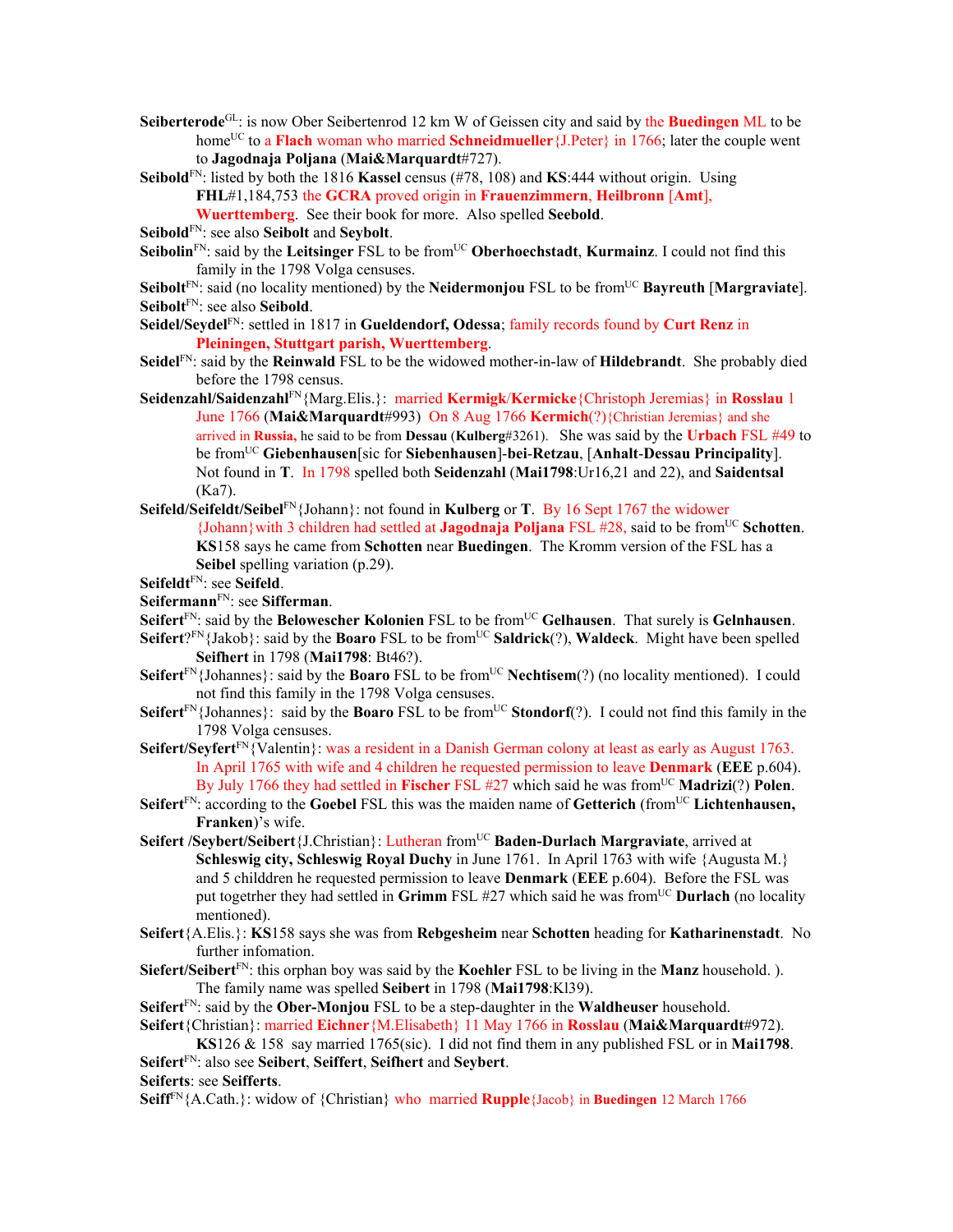(**Mai&Marquardt**:419). On 8 Aug 1766 with husband {J.Jacob} arrived in **Russia**, he said to be from **Darmstadt** (**Kulberg**4140). Not found in **T**. By 16 Aug 1767 this couple had settled at **Mueller** FSL #6, he said to be from **Schwarz-bei-Alsfeld, Darmstadt.** 

**Seiffert**FN: said by the **Dobrinka** FSL to be fromUC **Hobert**(?), **Bistum Bruessel**. Later spelled **Seifhert** (**Mai1798**:Mv446, SB24) and **Seifert** with his wife's maiden name given as **Barman** (Db36).

**Seiffert**FN: this family name was found recorded in **Tann** marriage records 1762-1767; see **Flegel** trip.

**Seifferts/Seiferts**, **Fulda Bishopric**: is 22 km E of **Fulda** city and was said by the **Buedingen** ML to be home<sup>UC</sup> to **Gerstung**{Valentin} who married **Block**{Hedwig} in **Buedingen** on 26 April 1766

(**Mai&Marquardt**#595). **KS**130 spelled his origin as **Seiferts**.

- **Seifhennersdorf,** [**Kur-**]**Sachsen**GL: is 9 miles WNW of **Zittau** city, and said by the **Dreispitz** FSL to be home<sup>UC</sup> to a **Wilhelm** family.
- **Seifhert**FN: wife said to be a **Grossmann** in 1798 (**Mai1798**:Bt46).
- **Seifhert**FN: also see **Seiffert**.
- Seiftenberg?<sup>FN</sup>: said by the **Paulskaya** FSL to be from<sup>UC</sup> Zerbst (no locality indicated). I could not find this family in the 1798 Volga censuses.
- **Seigendorf**, **Bamberg** [**Bishopric**]: is 8 miles SE of **Bamberg** city, and was said by the **Dietel** FSL to be home<sup>UC</sup> to **Baer** and **Frank**{Kaspar} families.
- Seignitz?<sup>FN</sup>: said by the **Krasnoyar** FSL to be from<sup>UC</sup> Jahrstedt, Brandenburg.

**Seihler**FN: see **Seilser**.

- **Seil**FN: said by the **Warenburg** FSL to be from<sup>UC</sup> **Weilmuenster**, **Nassau-Weilburg** [**Principality**], with a **Schuetz**{Heinrich} nephew in the household. I could not find them in **Mai1798**.
- **Seil**FN: also see **Seitz**.
- **Seilbach**<sup>FN</sup>: this family name was found recorded in **Schotten** parish records for many generations prior to 1767; see **Flegel** trip.
- **Seilemitzke/Seilemizke/Seilenitz**FN{Veronica Regina/Veronika}: married **Franke**{Joseph} in **Rosslau** 24 June 1765 (**Mai&Marquardt**#868). Not found in **Kohlberg** or in **T**. **KS**158 has **Seilenitz**. By 14 July 1766 **Frank** &{Regina} had settled at **Rohleder** FSL #20, he said to be from **Lindau**(?) and she from **Ulm**. In 1798 they were still in **Rohleder** (**Mai1798**:Rl22).
- **Seilenitz**FN: said by **KS**:158 to be the maiden name of Herr **Frank** of **Rohleder.**
- **Seiler**<sup>FN</sup>: said (no locality mentioned) by the **Boregard** FSL to be from<sup>UC</sup> **Bamberg**. I could not find this family in the 1798 Volga censuses.
- **Seiler**<sup>FN</sup>{Georg Jacob}: from<sup>UC</sup> **Kurpfalz** and later was a colonist in<sup>UC</sup> **Brandenburgian** lands, arrived at Flensburg, Schleswig Royal Duchy in July 1762. In Oct 1766 with wife {Barbara} and 4 childreen he was no longer registered in **Denmark** (**EEE** p.602). By Sept 1767 they had settled said by the **Laub** FSL  $#39$  which said he was from<sup>UC</sup> **Serapen**?, **Kurpfalz**.
- Seiler {M.Dorothea, Martin}<sup>FN</sup>: I could not find them in any published FSL but members of the family were reported living in **Schulz** in 1798 (**Mai1798**:Sz1 and 14).
- **Seilh**FN: see **Seitz**.

**Seilher** go to **Seilser**.

- **Seils/Zeitz/Seitz**{A.Margar.}: married **Sendelbach**{A.Margr.J.Heinrich} in **Buedingen** 8 March 1766 (**Mai&Marquardt**#387). Not found in **Kulberg** or in **T**. By 14 May 1767 she and her **Sildenbach** husband had settled at **Leichtling** FSL #5, he said to be from **Aschaffenburg**. By the 1798 census he had died and she had remarried to **Leinecker/Meinecker** (**Mai1798**: Lg18).
- **Seilser/Seilher**{A.Maria}FN: the **Buedingen** ML says this woman married **Albert**{J.Georg} in **Buedingen**  11 March 1766; by 1767 this couple had settled at **Walter** FSL #30; **KS**:118 & 158 spelled her family name **Seihler** (**Marquardt**#408).
- **Seilwerst**<sup>FN</sup>: said by the **Katharinenstadt** FSL to be from<sup>UC</sup> **Amsterdam, Holland**.
- **Seilzias**(?)<sup>GL</sup>, **Darmstadt**: an unidentified place said by the **Dobrinka** FSL to be home<sup>UC</sup> to a **Rupp** family.
- **Seim**{A.**Katharina**}FN: this woman was listed in the 1798 **Stephan** census (**Mai1798**:Sp1), but I cannot find her in any FSL.
- **Sein/Stein**FN{A.Dorothea}: fromUC **Wahlen** married **Finck**{J.Jost} in **Buedingen** 7 April 1766 a **Finck** man (**Mai&Marquardt**#486). **KS**127 says she was a **Stein** from **Wahlen** near **Alsfeld**. **KS**158 says **Wahlen** was near **Heppingheim**. By July 1767 **Fink**{Peter} and wife {A.Dorothea} had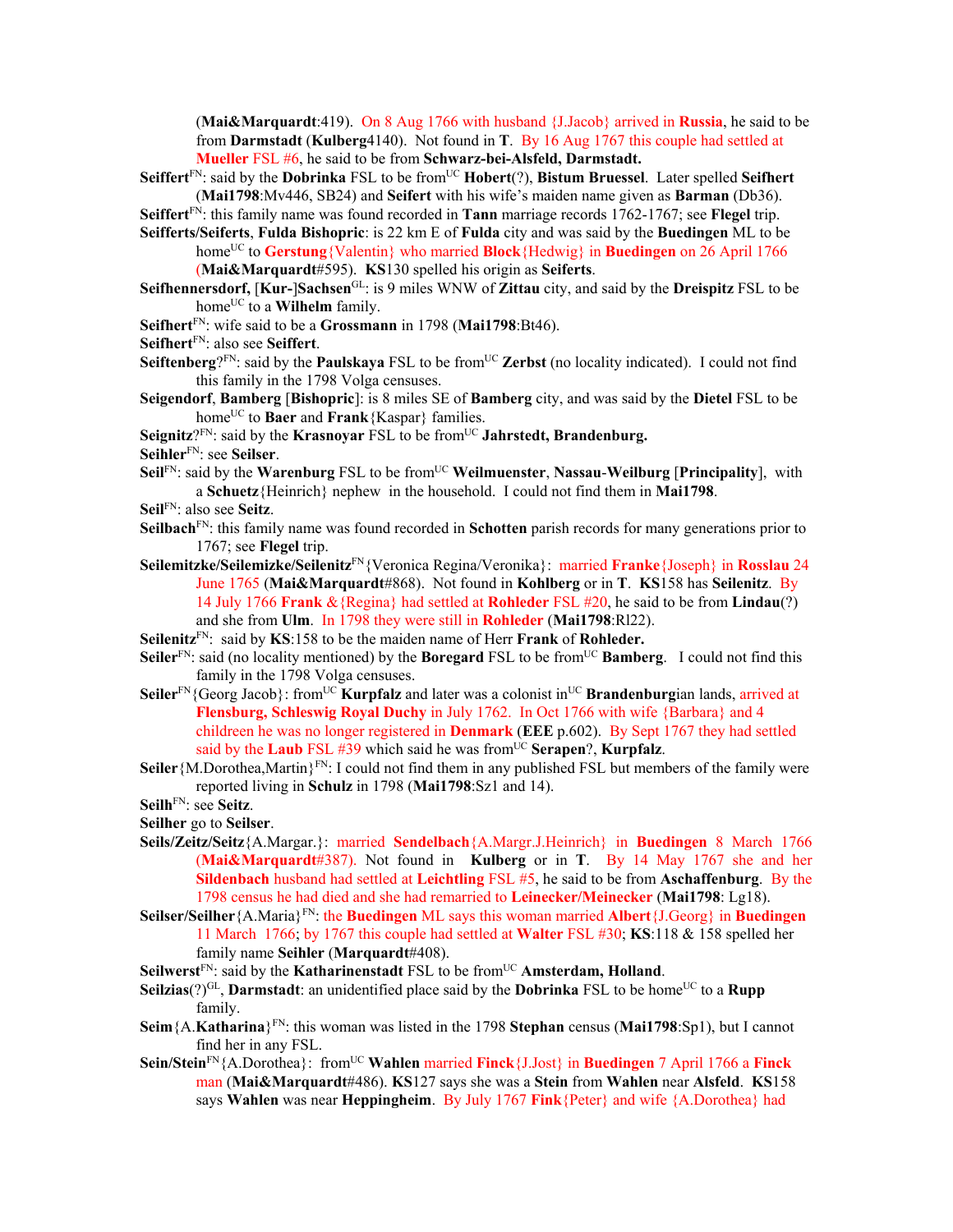settled at **Grimm** FSL #52. In 1798 they were {J.Jost} and his **Sein** wife {Dorothea} still in **Grimm (Mai1798**:Gm67). (**Mai&Marquardt#486**).

**Sein/Seim**{Konrad}: was godparent at the birth of a son to the **Stein-Figel** couple in **Luebeck** 13 July 1766 (**Mai&Marquardt**#1358). In late 1766 as a single man in **Oranienbaum** he took transport for the **Volga** (**T**5112). **KS**158 says he came from either **Ettingshausen** near **Gurenberg** or **Ehringshausen** near **Alsfeld**. No further information.

**Seiner**FN: see **Sinner**.

**Seingold**?FN: said by the **Dinkel** FSL to be from<sup>UC</sup> **Erfurt** (no locality mentioned).

- **Seinsheim**?, **Bamberg** [Bishopric]: an unidentified place said by the **Hoelzel** FSL to be home<sup>UC</sup> to a **Lindner**/**Lintner** family.
- **Seip**{Konrad}: **KS**158 says he was from **Edingen** near **Wetzlar**. No further information.
- **Seip**FN: also see **Seibel**.
- **Seipel**FN{Johann}: this couple was listed in the **Belowescher Kolonien** FSL and was said in **Kuhlberg**4931 to be from **Isenburg** (no locality or country mentioned).
- **Seipel**FN{Wilhelm}: this family was listed in the **Belowescher Kolonien** FSL and was said in **Kuhlberg4930** to be from **Isenburg** (no locality or country mentioned).
- **Seipel/Seipels**FN{Catharina}: said by the **Buedingen** ML to have married on 23 April 1766 **Brill**{Johannes} (Mai&Marquardt#573). **KS**158 says she was from<sup>UC</sup> Schotten. By 1767 this couple may have been in the **Belowescher Kolonien**.
- **Seipel**<sup>FN</sup>: Herr **Seipel** was said by the **Koehler** FSL to be from<sup>UC</sup> **Salmuenster**, and his frau's maiden name was given as **Schmidt** (no origin given).
- **Seipel**FN: said by the **Walter** FSL to be fromUC **Burkan**, **Freie Adelprovinz der alten Ritter**.
- **Seipell/Seybel**{J.Adam}: **KS**158 says he was from **Geis** near **Nidda,** died married **Kirchner**{Eva}, and then died in 1765. No further information.

**Kirchner**{Eva}: **KS**158 says she had married **Seipel**{J.Adam}. No further information.

**Seipel/Seipels**FN: see also **Seibel**.

**Seisfelden**?<sup>GL</sup>: an unidentified place said by the **Neidermonjou** FSL to be home<sup>UC</sup> to a **Haase** family. **Seiss**?FN: see **Sitz**.

- **Seiter/Seyder**FN: settled in 1817 in **Gueldendorf, Odessa**; family records found by **Curt Renz** in **Heimsheim, Leonberg parish, Wuerttemberg**.
- Seitz<sup>FN</sup>: said by the Brabander FSL to be from<sup>UC</sup> Lambsheim, Kurpfalz. For 1798 see Mai1798:Bn17.
- **Seitz**FN: said by the **Hildman** FSL to be fromUC **Dieburg**, [**Kurmainz**].
- **Seitz**<sup>FN</sup>: said by the **Kamenka** FSL to be from<sup>UC</sup> **Neuburg-an-der-Donau.**
- **Seitz**<sup>FN</sup>: said by the **Kano** FSL to be from<sup>UC</sup> **Makstein**?. I could not find this family in the 1798 Volga censuses.
- **Seitz**{Johannes+w}: **Kulberg**111 said they were Catholic fromUC [**Kur**-]**Sachsen**. Not found in T or in any published FSL.
- **Seitz:** also go to **Seils**.
- **Seitz**{Magdalena}FN: listed in the 1772 **Pobochnaya** first settlers' list as the wife of **Knak**{J.Heinrich} (pb13).
- **Seitz**<sup>FN</sup>: said by the **Seewald** FSL to be from<sup>UC</sup> **Dirmstein**, **Worms**.
- **Seitz**{J.Conrad}: from<sup>UC</sup> **Laubach married in Luebeck 1 Aug 1766 Diel**{A.Catharina}
	- (**Mai&Marquardt**#277). Not found in **KS**. He may be the {Conrad} who with wife {Anna} and 3 children arrived in **Russia** 8 Aug 1766, he said to be from **Nassau** (**Kulberg**4126). Not found in **T**, in any FSL or in **Mai1798**.
- **Seitz**FN: **also** see **Zeitz**.
- **Seitzenhahn**GL: see **Stitzenhein**.
- **Seivatz**, **Nus Canton**, **France**: an unidentified place which may have been home<sup>UC</sup> to the **Hegel**/**Heckel**/**Geckel** family that settled in **Neudorf**.
- **Seivert**{M.Eliesabeth}: was a godmother at the baptism of {J.Jacob} the son of **Heit**{J.Jacob} and wife **Huber**{Barbara} in **Luebeck** 4 June 1765 (**Mai&Marquardt**#1342). No further information.
- **Seivert**{Valentin}: was a godparent at the baptism of {J.Jacob} the son of **Heit**{J.Jacob} and wife **Huber**{Barbara} in **Luebeck** 4 June 1765 (**Mai&Marquardt**#1342). No further information.
- **Seiz**(?)<sup>GL</sup>, **Mirtepolska**(?): an unidentified place said by the **Graf** FSL to be home<sup>UC</sup> to a **Gabel** family.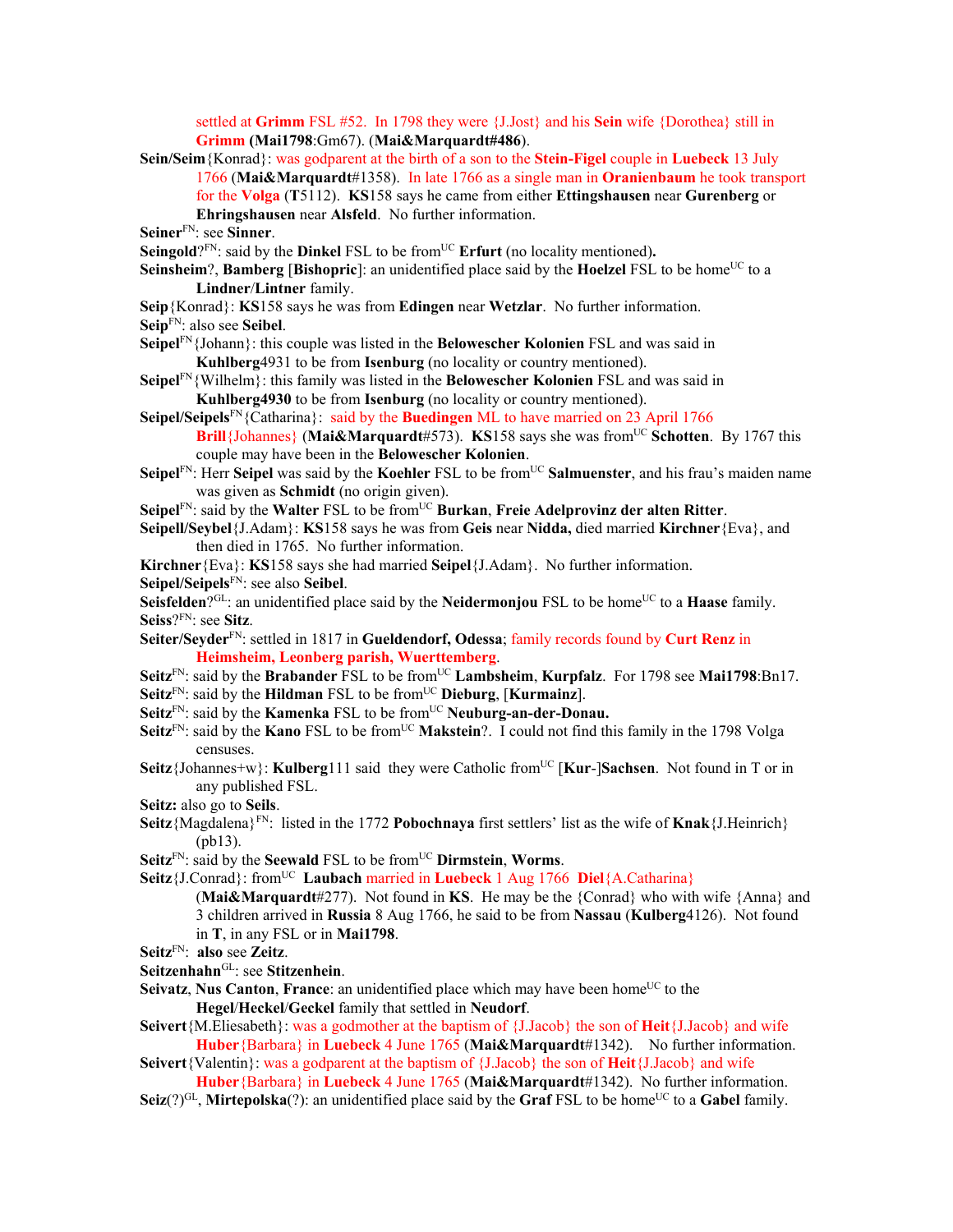There is a place in Poland today called Mokre Polskie …

- **Sekitsch**GL, **Batschka**, **Hungary**: was about 9 miles NW of Kula and 13 miles NE of **Torschau**, and is now Lovcenac, Serbia. The **GCRA** believes this was home (1791-1794) to a **Beck** family that went to **Glueckstal**. Said by **KS**:321 to have been a place where the **Jung** family stopped before going on to **Neudorf**. The GCRA also found it associated with an **Oster** family in 1799). For more information see the **GCRA** book.
- **Sekt**{Leopold}: married **Reinhardt**{Margaretha} in **Rosslau** June 1766 (**Mai&Marquardt**#1022). **KS**158 has the wrong year. Also mentioned in **KS**150. No further information.
- **Selb**FN: see **Selbert**{Johannes}.
- **Selbeck**?FN: see **Sennt**.
- **Selbenhausen**GL, **Hessen**: see **Silberhaus, Nassau**.
- Selbert {Johannes}<sup>FN</sup>: said by the **Ernestinendorf** FSL to be from<sup>UC</sup> **Warzenbach**, [**Hessen-Kassel**] **Landgraviate**]. Spelled **Selb** in 1798 (**Mai1798**:Bb3).
- **Selde**{Joh.}: **KS**158 says he was from **Kleinmoor** and his wife was **Helfenbein**{Gertrud}. No further information.
- **Seldenreich**FN: see **Zeltenreich**.
- **Selestadt**, **France**: was some 41 km SW of **Strasbourg**.
- **Seligenstadt**<sup>GL</sup>, [**Kur-**]**Mainz**: is 9 km S of **Hanau** city and was said by the **Kamenka** FSL to be home<sup>UC</sup> to **Hartmann** and **Wetzel** families. If this **Wetzel** family shares roots with the one from **Frank**, this is Seligenstadt, **Hesse** (back then **Kurmainz**), some 18 miles NE of **Darmstadt**.Said by the Leichtling FSL to be home<sup>UC</sup> to Antonius, Drieser, Frei, Galler/Haller?, Hartenhof, Jonas, **Keiter, Kemmerer, Lang, Miller, Muffert, Rottbrust, Shpeiter/Spaeter**?, and **Valk/Falk**? families. This very likely is the same place as the next entry.
- **Seligenstadt**<sup>GL</sup>, [**Kurmainz**]: said by the **Koehler** FSL to be home<sup>UC</sup> to a **Dreschsler** family, and possibly to an Wilhelmi family. Said by the Pfeiffer FSL to be home<sup>UC</sup> to a Urschlauer family. Kuhlberg said this was in **Mainz**.
- **Seligenstadt**<sup>GL</sup>, **Kurmainz**: is 6 miles SSE of **Hanau** city, and was said by the **Goebel** FSL to be home<sup>UC</sup> to **Kuhn** and **Reiss**, and perhaps **Schuck**, **Schutz**, and **Weiz** families; there is a hint in the 1798 census that a **Wanzel** family might have been from here as well. This is the same place as the previous two entries.
- **Seline**?<sup>GL:</sup> an unidentified place said by the **Shcherbakovka** FSL to be home<sup>UC</sup> to the **Meier**{Christoph} family.
- **Selinger**(?)<sup>GL</sup>, **Durlach**: an unidentified place said by the **Dobrinka** FSL to be home<sup>UC</sup> to a **Hueber** and perhaps an **Emerdorfer**? family.
- Sell<sup>FN</sup>: said by the Ober-Monjou FSL to be from<sup>UC</sup> Elfershausen. For 1798 see Mai1798:Om55. **Sell**FN: also see **Sehl**.
- **Sellerod:** said by the **Buedingen** ML to be home<sup>UC</sup> to **Wolff**{Eliesabetha Barbara} who married **Boecher**/**Becher**{Anton} on 11 April 1766 (**Mai&Marquardt**#521). This had to be **Sellnrod**.
- **Sellin? Preussen:** an unidentified place said by the **Rosenheim** FSL to be home<sup>UC</sup> to a **Roesler** family. Spelled **Ressler** in 1798 (**Mai1798**:Rm7).
- **Sellnrod: KS**165 said this was near **Schotten** and was home<sup>UC</sup> to **Wolff**{Eliesabetha Barbara} who married **Boecher**/**Becher**{Anton}. This is the same place as the next entry.
- **Sellnrod**GL, [**Ulrichstein Amt**], **Hessen-Darmstadt**: is some 14 miles SW of **Alsfeld, Hessen**, and confirmed in parish records by the **Walter Research Project** to be home to **Dietz** and **Rohn** families that went to **Walter**. Said by the Kromm version of the **Jagodnaja Poljana** FSL to be home<sup>UC</sup> to a **Rohn** family (pp.32, 34); the family is called **Rahn** in the Pleve version.
- **Sellnrod**-**bei**-**Gruenberg**, **Hessen**[-**Darmstadt**]: is the same place as the previous entry and was said by **KS**:120 to be home<sup>UC</sup> to the **Peuscher** widow who married **Becker**{Anton} and went to **Norka**. The **Budeingen** ML says instead she was from<sup>UC</sup> **Zellenrode**, [**Kur-**]Sachsen.
- **Sellnrod**, [**Kur-**]**Sachsen**: said by the **Buedingen** ML to be home<sup>UC</sup> to **Peuscher**{M.Catharina} who married **Becker**{Anton} who settled in **Norka** #160 (**Mai&Marquardt**#630). **KS**:120 says instead she was fromUC **Sellnrod**-**bei**-**Gruenberg**, **Hessen**[-**Darmstadt**].

**Seltenreich**FN: see **Zeltenreich**.

**Selters**GL, [**Stolberg-Gedern County**]: is some 4 miles NW of **Buedingen** city.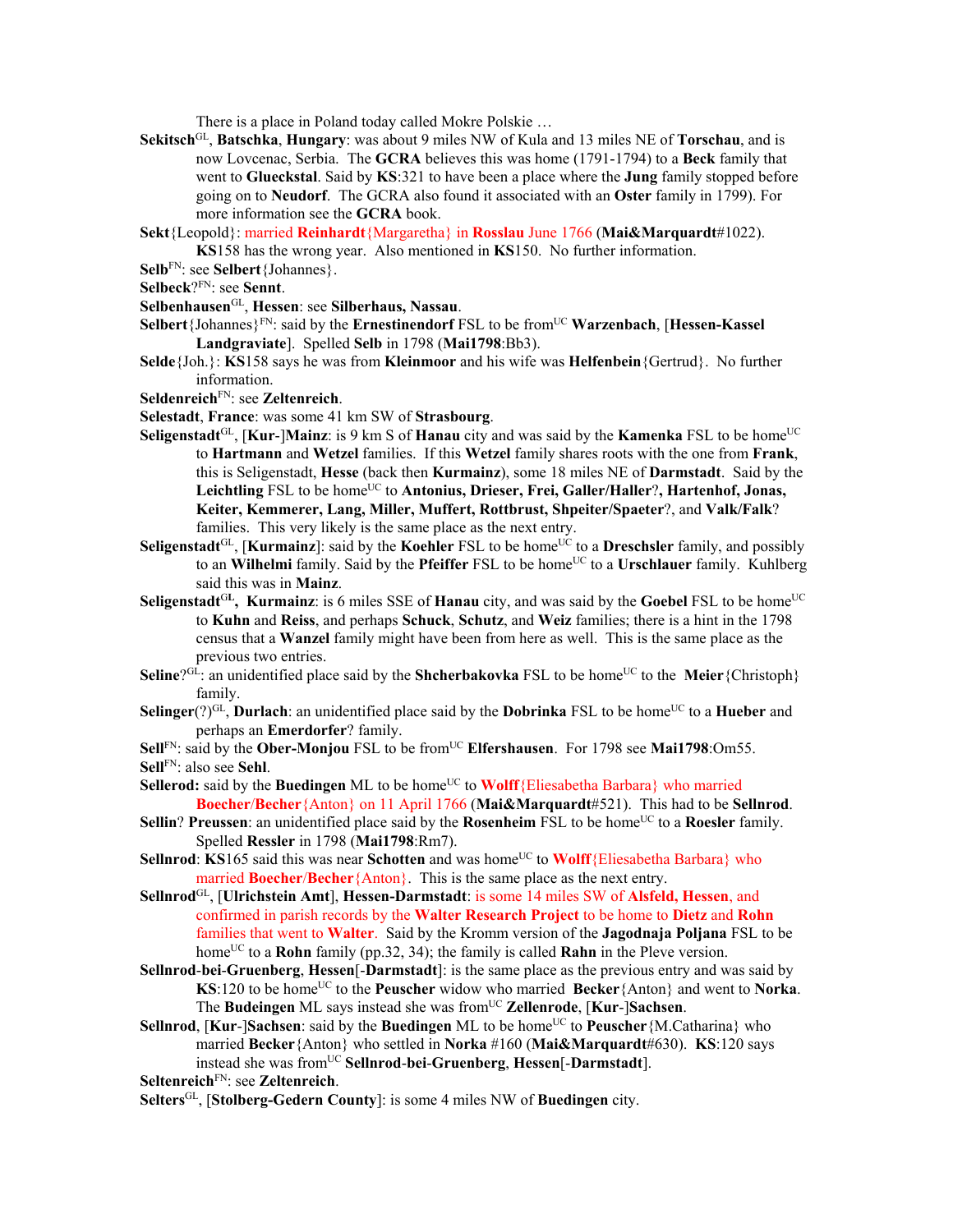- **Seltersbach**<sup>GL</sup>, [**Stolberg-Gedern County**?]: said by a **Schlitz** ML to be home<sup>UC</sup> to the **Eyring** woman who in 1766 married a **Stoppel** man; this couple settled in **Boregard**; in 1792 the **Schlitz** pastor said Seltersbach no longer existed and might be **Selters** near **Buedingen** (**Mai&Marquardt**#733, note 725).
- **Seltz**FN: listed in the **Pobochnaya** FSL so may have been from **Darmstadt** state.
- Seltzer<sup>FN</sup>: said by the **Paulskaya** FSL to be from<sup>UC</sup> Zwingenberg with a Mueller orphan boy in the household.
- **Selz**GL, **Kurpfalz**: an unidentified place said by the **Volmer** FSL to be home to a **Aks/Ochs**? family.

**Selz/Seltz Amt**, **Rheinpfalz**: seated in **Selz/Seltz** town, 4.5 miles WNW of **Rastatt** city.

- Selzen<sup>GL</sup>, Kurpfalz: is some 9 miles S of Mainz city, and said by the Dehler FSL to be home<sup>UC</sup> to a **Holzmeier** family. Said by the **Kukkus** FSL to be home<sup>UC</sup> to a **Rosenthal** family.
- **Selzich**(?)GL**,** is an unidentified locality which, according to the **Frank** FSL, was in the state of **Sachsen** and was home<sup>UC</sup> to **Iling**? and **Mueller** families. See **Salzungen.**
- **Sem**?GL:, **Daenemark** [**Kingdom**]: is 52 km NNW of **Arhus** city, and was said by the **Shcherbakovka** FSL to be homeUC to the **Menges** family. The **Buedingen** ML said **Menges** was from **Senck** (**Mai&Marquardt**#598).
- **Semd, [Hessen-]Darmstadt [Landgraviate]** [sic]: said by the **Warenburg** FSL to be home<sup>UC</sup> to a **Moor**2 family. Semd is 16 km E of Darmstadt city and in the 1760s was within the **Gross-Umstadt Condominium**, not in **Hessen-Darmstadt**. However, this condo was jointly run by **Hessen-Darmstadt** and by **Kurpfalz**, so the Moor passport might well have been issued by **Hessen-Darmstadt**.

**Semenowka**VV is the Russian name for **Roethling**.

- **Semerefi**<sup>FN</sup>: said by the **Seelmann** FSL to be from<sup>UC</sup> **Edel**?, **Schwaben**. I did not locate them or any descendants in **Mai1798**.
- **Seminrot** $(?)^{GL}$ , **Darmstadt**: an unidentified place said by the **Dobrinka** FSL to be home<sup>UC</sup> to a **Horst** family.
- **Semle**FN: said by the **Mariental** FSL to be from<sup>UC</sup> **Arzdorf**, **Kurpfalz**.
- **Semmerdinger**?<sup>GL</sup>: an unidentified place said by the **Boregard** FSL to be home<sup>UC</sup> to a **Wuerz** family and possibly to the **Zeiser**s.
- **Semmler** {A.Veronika}<sup>FN</sup>: this widow and two children were early settlers who were said to be from<sup>UC</sup> **Beringhausen** and to have gone to **Biberstein** in 1768 (**Lk**35). By 1798 I could only find one of them and she was in **Zuerich** (**Mai1798**:Zr37).
- **Senburg**(?)<sup>GL</sup>: an unidentified place said by the **Boaro** FSL to be home<sup>UC</sup> to **Koehler** and **Schulz** families. Senck<sup>GL:</sup> an unidentified place said by the **Buedingen** ML to be home<sup>UC</sup> to **Menges** who went to

**Shcherbakovka** (**Mai&Marquardt**#598). See **Sem**.

- **Sendelbach**FN: filed amongst the **Sendelbeck**; also see **Sildenbach**.
- **Sendelbeck**FN{J.Adam}: said by the **Brabander** FSL to be from<sup>UC</sup> **Berlin**. I could not find him in the 1798 Volga censuses.
- **Sendelbeck**<sup>FN</sup>{Maria}: this widow was said by the **Brabander** FSL to be from<sup>UC</sup> **Theisau**, [**Kur-**]**Bayern**. Spelled **Sendelbach** in 1798 (**Mai1798**:Dl05).
- **Sendelbach/Sildenbach**{J.Heinrich}. married **Seils**{A.Margr.} in **Buedingen** 8 March 1766 (**Mai&Marquardt**#387). Not found in **Kulberg** or in **T**. By 14 May 1767 **Sildenbach** and his **Zeitz** wife {Margaretha}had settled at **Leichtling** FSL #5, he said to be from **Aschaffenburg**. By the 1798 census he had died and his **Seitz** wife {Margaretha} had remarried to **Leinecker/Meinecker** (**Mai1798**: Lg18).
- **Sendelbach**GL**, Lohr-am-Main, Wuerzburg, Bavaria:** is just outside **Lohr-am-Main** and said by the **Roethling** FSL to be home<sup>UC</sup> to a **Borger** family.
- **Sendlitz**: go to **von Seydlitz**.
- **Sener** FN: said by the **Leitsinger** FSL to be from<sup>UC</sup> **Bamberg** [Bishopric] (no locality mentioned).**Faust**<sup>FN:</sup> said by the **Schuck** FSL to be from<sup>UC</sup> Breitz, Holstein.

**Seng**FN: see **Senk**?.

**Senger**FN: this family name was found recorded in **Winterhausen** marriage records 1760-1769; see **Flegel** trip.

**Seninger**FN: see **Sickenger**.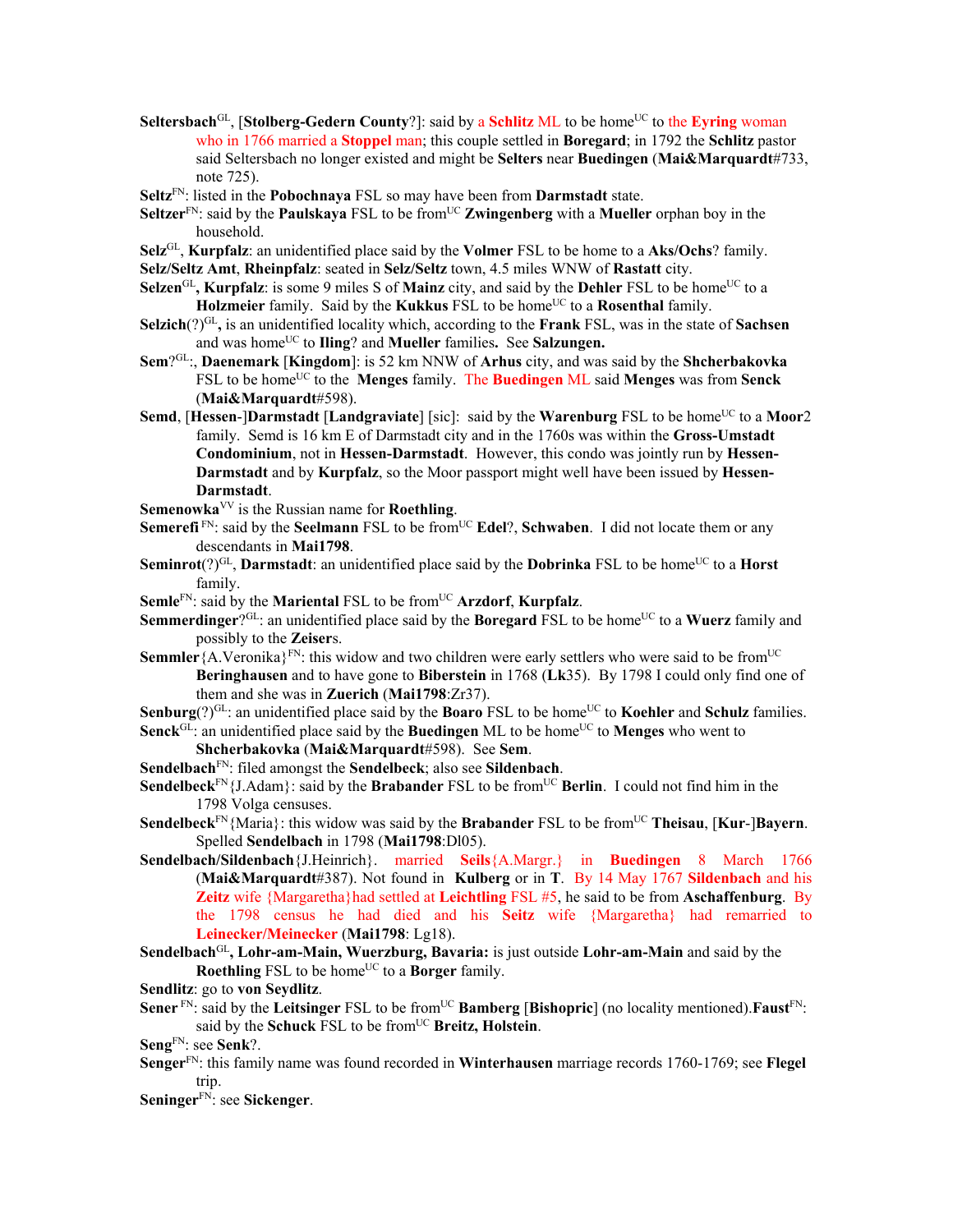- **Senk**FN: listed by both the 1816 **Neudorf** census (#102) and **KS**:445 with no origin. Using **FHL**#193,064, the **GCRA** proved their origin in **Mutterstadt**, **Mannheim** [**Amt**], **Baden**. See the **GCRA** book for more
- **Senk**?FN: said by the **Paulskaya** FSL to be from<sup>UC</sup> Burg Gemuenden. In 1798 the family name was spelled **Seng** (**Mai1798**:Er04).
- **Senn**FN: see **Senne**.
- **Senne/Senn**<sup>FN</sup>: said by the **Orlovskaya** FSL to be from<sup>UC</sup> Silkerode. The family name was spelled both Senne and **Senn** in 1798 (**Mai1798**:Hb2/Or23).
- **Senn**{Valentin}: **KS**158 says he was from **Hartmuthsachsen** near **Witzenhausen**. No further information.
- **Senning**{Conrad}: from **Alten Schlirff**, **Riedesel Barony** and his wife {A.Catharine}, parents of {J.Conrad} born 14 June 1766, baptized same day, in **Luebeck** (**Mai&Marquardt**#1210).
- **Sennlein**<sup>FN</sup>: said by the **Leitsinger** FSL to be from<sup>UC</sup> **Rabenstein**?, **Bamberg** [Bishopric]. For 1798 see **Mai1798**:Nk20.
- **Sennt**<sup>FN</sup>: said by the **Ober-Monjou** FSL to be from<sup>UC</sup> **Ockstadt**. Possibly spelled **Selbeck** in 1798 (**Mai1798**:Om11?).

**Sens**{Luise}; **Sachsen-Anhalt** archival records say this 18-yr-old was from **Dellnau**

(**Mai&Maarquardt**#1158). No further information.

- **Sensdorf**?FN: said by the **Dehler** FSL to be fromUC **Eisenbach**, [**Kur**-]**Trier**. I could not find this family in the 1798 Volga censuses.
- **Sentmeier**<sup>FN</sup>: the **Katharinenstadt** FSL says this stepson was living in a **Mittelmeier** family from<sup>UC</sup> **Muenchen**.
- **Seppes**: go to **Suppes**.
- **Serapen**? GL, **Kurpfalz**: an unidentified place said by the **Laub** FSL to be home<sup>UC</sup> to a **Seiler** family.
- **Sereisbar**? FN: said by the **Stahl-am-Tarlyk** FSL to be from<sup>UC</sup> Weizersen?, Grindlanos?. I could not find members of this family in **Mai1798**.
- **Seret, Lothringen, Frankreich**: an unidentified place said by the Cheisol FSL to be home<sup>UC</sup> to a **Haas** family.
- **Sernow**GL, [**Kurbrandenburg**] (**Preussen**): is some 25 miles ENE of **Wittenburg** city, and said by the **Fischer** FSL #18 to be home<sup>UC</sup> to frau **Forschmann**? and her **Leist**? Daughter (#18a), as well as the wife **Friebus**?. In those days **Brandenburg** was owned by the King of **Prussia**.

**Serr**: see **Zerr**.

**Serschsdorf**?, **Nassau**: an unidentified place said by the **Warenburg** FSL to be home<sup>UC</sup> to a **Weilander** family.

**Serser**(?)<sup>GL</sup>:an unidentified place said by the **Katharinenstadt** FSL to be home<sup>UC</sup> to a **Gateau** family.

**Seseneweks**<sup>GL</sup>: an unidentified place said by the **Schoenchen** FSL to be home<sup>UC</sup> to a **Renue** family. **Sessel**: filed under **Fessel**.

**Sessenheim**GL**, Hagenau Kreis, Elsass**: is some 8 miles E of **Haguenau, Alsace, France**, and home to an **Naass/Naasz** family that settled in **Hoffnungstal, Bessarabia**.

- **Sessenheim**, **Bischweiler** [**Amt**], **Hagenau** [**Oberamt**], **Elsass**:: is some 6 miles ENE of **Bischweiler** city, and was proven by the **GCRA** to be home to the **Metzger**, **Nass** and **Wolf**{Matthias/Friedrich} families that went to **Bergdorf**. Proved by the **GCRA** as home to the **Becker**{Paul}family that went to **Kassel**. Was proven by the **GCRA** to be home to the **Doktor**/**Dockter**21 family that settled in **Neudorf**. See the **GCRA** book for more details.
- **Sessler**FN: said by the **Hoelzel** FSL to be fromUC **Hoelzern**?, **Wuerttemberg**. Pleve said he thought this name had been changed to **Kessler**, but I could find no evidence of that. I could not find this family in the 1798 Volga censuses.
- **Sester**<sup>GL</sup>, **Holstein**: unidentified place said by the **Merkel** FSL to be home<sup>UC</sup> to a **Sontau** family. This probably is **Seester**, **Schleswig-Holstein** some 20 miles NW of Hamburg.
- **Setzingen**, [**Ulm Imperial City**]: is 11 miles NE of **Ulm** city centre and was said by the **Galka** FSL to be home<sup>UC</sup> to a **Holstein** family.
- **Seulberg**GL**, Hessen-Darmstadt**: is some 8 miles N of **Frankfurt-am-Main**, 1 mile S of Friedrichsdorf, **Hessen**, and confirmed by **George Valko** as the home of his **Foeller** ancestor who settled in **Krasnoyar**.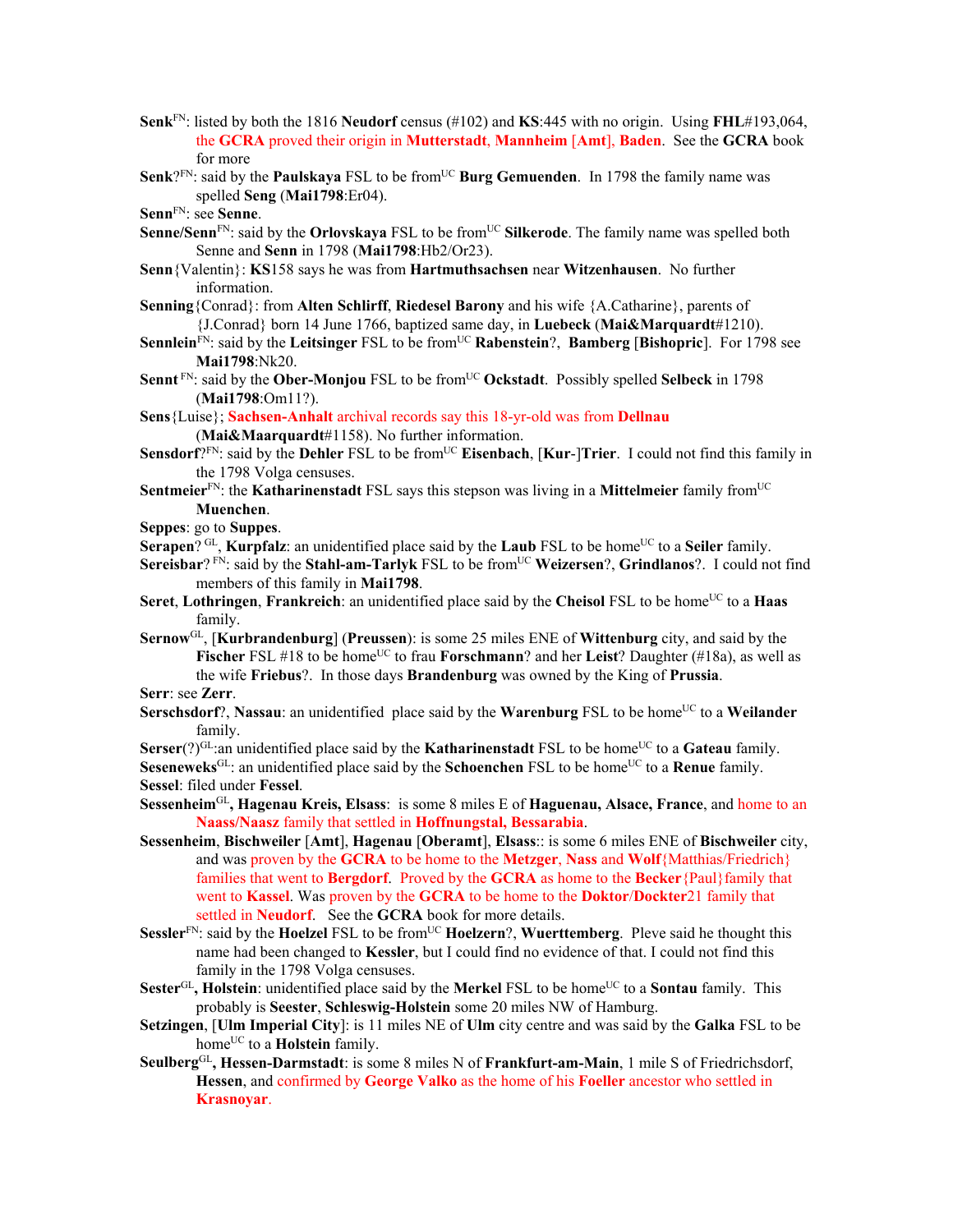Sevastinovka<sup>VV</sup>: a version of the Russian name for **Anton**<sup>VV</sup>: **Sewald**VV, see **Seewald**. **Sewastjanowka**VV: a version of the Russian name for **Anton**VV. **Seybert**: see **Seifert**.

**Seybold**FN: she married the **Probst** man in **Rosslau** in 1765 (**Mai&Marquardt**#835), before they went to **Reinhard Seybold**: also see **Seibold**. **Seyboth**FN: this family name was found recorded in **Winterhausen** marriage records 1760-1769; see **Flegel** trip. **Seydel**FN: see **Seidel**. **Seyder**FN: see **Seiter**. **Seydlitz**: see **von Seydlitz**. **Seyfert** FN: see **Seifert**. **Seyring/Heuring**{J.Christoph}: married **Froemmig**{Juliana} 30 April 1766 in **Rosslau** (**Mai&Marquardt**#957). **KS**134 spells his name **Heuring** and gives 1765 as the year. **Seytel**FN: see **Seidel**. **Shazlov**FN: see **Chasselois**. **Shcherbakovka**VV: (aka **Deutsch-Schtscherbakowka**, **German Shcherbakovka**, **Scerbakovka**, **Schtscherbakowka**, **Stricker**, and **Tscherbakowka**) is a Lutheran German village founded in 1765 on the western side of the Volga River. Its FSL is now published in Pleve, Einwanderung ..., vol.IV, pp. 245-257. According to this, the first settlers were from the following places with the family names shown here in parens. Verified corrections are in red. The number with the name is their household number in the FSL: from **Assling**?,[**Oestereich**??]: (**Kaufmann**24); from **Beerbaum**, [**Kurbrandenburg**??]: (**Prester/Beschel**18); from **Brandis**: (**Gans/Gantz/Ganz**8); from **Chroserei**, **Holstein** [**Duchy**]: (**Blehm**/**Blaehm**35); from **Dietzen**: (**Berkl**/**Berkel**21); from **Echterdingen**, [**Wuerttemberg Duchy**]: (**Afner**23); from **Erbach** [**County**]: (**Dietz**{David}5, {G.David}6); from **Geilhausen**: (**Hammer**33); from **Geissheim**: (**Ipohoefer**{Ferdinand}36, {Bernard}37); from **Glashofen**, [**Loewnstein-Wertheim County**]: (**Weiss**{J.Jacob}22); from **Goergen**, [**Kurbayern**?]: (**Beck**/**Becker**32); from **Hofstetten**: (**Schaefer**{Andreas}47); from **Kieselbach**: (**Schaefer**{Conrad}48); from **Kirchberg**, [**Loewenstein County**??]: (**Wassenmueller**46); from **Kleingarten**: (**Oblaender**39, **Brittmann**?/**Brickmann**41); from **Koenigsberg**: (**Kagel**9, **May**25); from **Ladenburg**?: (**Meier**/**Maier**{Leonhard}20); from **Lagdanburg**?: (**Stripper**50);

from **Lanken**: (**Riffel**38); from **Laudenberg**, [**Kurmainz**]: (**Meier**{Martin}26); from **Lauterbach**: (**Aganberg**?49, and perhaps **Frankfurt**49a); from **Momart**, **Erbach** [**County**]: (**Lang**44);

from **Muenchenroth**?, [**Nassau-Weilburg Principality**]: (**Stricker**1);

from **Nerreth**, [**Nuernberg Imperial City**]: (**Laubhan**27);

from (no place given): **Braun**51);

from **Obereisesheim**?, [**Wuerttemberg Duchy**]: (**Bauer**16, **Speldecker**17);

from **Ochsenburg**: (**Steinert**{Georg}40);

from **Petershain**?: (**Reis**7);

from **Saalburg**, [**Reuss-Schleiz County**]: (**Wohlhauer**29);

from **Seebach**: (**Ehrhardt**11);